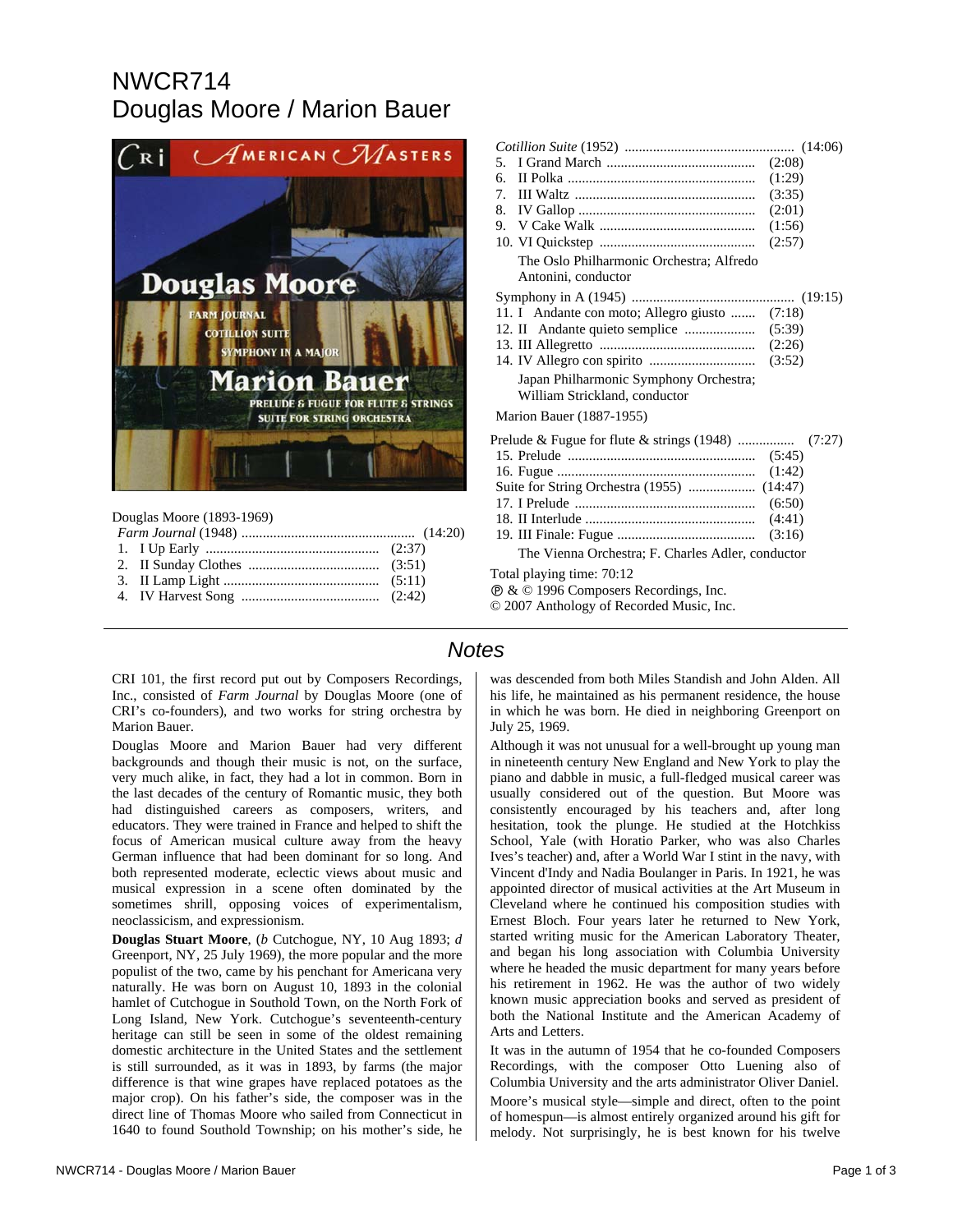operas, notably *The Devil and Daniel Webster* (1938) which he wrote with Steven Vincent Benet, *Giants in the Earth* (1949) which earned the 1951 Pulitzer Prize, and *The Ballad of Baby Doe* (1956) with John Latouche, perhaps the most performed American opera after *Porgy and Bess* and the work which launched Beverly Sills's career, and his final opera *Carry Nation* (1966). But the orchestra—chamber and symphonic—was also an important medium for him and his catalog includes two symphonies and a number of suites and tone poems, many of them evoking American themes: *P. T. Barnum, Moby Dick, Babbitt* (later retitled *Overture on an American Tune*)*, Village Music, Down East*.

*Farm Journal,* for chamber orchestra, was the result of a 1947 commission from the Little Orchestra Society, which performed it on January 19, 1948, with its music director, Thomas Scherman, on the podium. The work contains the oldest music on this disc as it derives from a score for a 1940 documentary film, *Power and Land*. This suggests that Moore's interest in folk music and Americana, like Copland's, was connected with the political and ideological movements of the time. It also suggests many parallels with Virgil Thomson's *Plow That Broke the Plains,* another Americana score for a film dealing with the impact of the depression on farm life. The contrast between these two is notable. Thomson's music always has an undertone, a subtext that suggests we are on the outside looking in. Moore's music is more clearly the thing itself: hearty, straight-forward, sincerely felt. The four movements are entitled "Up Early," "Sunday Clothes," "Lamplight," and "Harvest Song." Peggy Glanville-Hicks, the composer/critic who wrote the liner notes to the LP release of this work on CRI, described it as "in a sense nature music, but a peopled landscape, landscape with human figures. It is perhaps this capacity to create vivid moods that is the composer's most outstanding asset..."

In the golden age of radio, the networks had full orchestras on staff, and new music—usually of the more popular varieties—was often performed and regularly commissioned. *Cotillion Suite*, a collection of dances for string orchestra, was written in 1952 for the orchestra of the Columbia Broadcasting System which performed it in the spring of 1953 under the direction of Alfredo Antonini. Antonini, who also directed this recording, was one of the orchestra's regular conductors and the symphony is dedicated to him. There are six movements: Grand March for the opening parade of the dancers, a stylized Polka, a slow Waltz, a quirky Gallop, a classic Cake-walk in the style of Scott Joplin, and finally, the Quickstep—almost an Irish jig in this interpretation—after which, presumably, everyone is too exhausted to continue.

The Symphony in A major, Moore's most ambitious symphonic work, was the second and last of his essays in that venerable form. It was written in 1945, and makes a striking contrast to the dark-hued *In Memoriam* of the preceding year. This is a remarkable outburst of positive energy, the very apotheosis of post-war American optimism. The composer described it, somewhat cautiously, as "an attempt to write in clear, objective, modified classical style, with emphasis upon rhythmic and melodic momentum rather than upon sharply contrasted themes or dramatic climaxes. There is no underlying program, although the mood of the second movement was suggested by a short poem by James Joyce which deals with music heard at the coming of twilight." This barely hints at the expansive mood, that vast sense of release and high spirits that is the composer's most endearing (and, perhaps, enduring) quality. The work follows the classical canons with a rather wistful slow introduction followed by a smiling Allegro giusto; the aforementioned slow movement (Andante quieto semplice); a short, bubbly scherzo marked Allegretto; and a vigorous, kinetic finale, Allegro con spirito.

The Symphony is dedicated to the memory of Stephen Vincent Benet, Moore's collaborator on *The Devil and Daniel Webster*, who had recently died. The work had a great deal of success in performance. It was first heard in Paris on May 5, 1946, directed by Robert Lawrence. Alfred Wallenstein conducted the American premiere in Los Angeles on January 16, 1947, as well as the New York and broadcast premiere with the NBC Symphony on May 17, 1947. Less than a year later, on February 19, 1948, it reached the New York Philharmonic with Bruno Walter conducting.

It is certainly fitting that CRI's first release included music by one of the most important American women composers. **Marion Eugénie Bauer** (*b* Walla Walla, WA, 15 Aug 1882; *d* South Hadley, MA, 9 Aug 1955) was born in Washington State. She studied in Portland, Oregon, in New York, and in France where she is thought to have been Nadia Boulanger's first American pupil. Beginning in 1919, she became part of a group of composers who regularly summered at the MacDowell Colony and which included a number of notable women, among them being Amy Beach, Mabel Daniels, Miriam Gideon, and Ruth Crawford. Bauer began her long and distinguished teaching career in 1926 at New York University where she remained until her retirement in 1951; she also taught at Juilliard and lectured at the Chautauqua Institute in western New York and elsewhere. She helped to organize the American Music Guild and the League of Composers, served as music critic for the *Evening Mail* and *Musical Leader*, and was the author or co-author of a number of important articles and books, most notably, her *Twentieth-Century Music*, long a standard reference. In the 1920s, she was described as "a radical member of the musical left wing," but by the 1940s her music was being described as "middleof-the-road impressionist." Neither view does justice to the range and accessibility of her works.

Marion Bauer's catalog is dominated by vocal works, and by solo and chamber music; the *Symphonic Suite for Strings, Op. 43*, is one of her few large compositions. It was written in 1940 and premiered at Chautauqua, New York, on August 21, 1940. There are three movements: a serious, contrapuntal Prelude, a lamenting Interlude of easy rocking motion and dramatic turns of events, and a fugue finale which, in spite of the chromatic subject, remains quite tonal, following the traditional rules.

Prelude and Fugue for Flute and Strings, written in 1951, is one of her last works. What we hear is mostly prelude: a pleasant and pastorale-like movement very much dominated by the flute which leads the meditations and ruminations and then also introduces the bouncy theme that is the subject of the short fugue that follows.

—*Eric Salzman*

## Production Notes